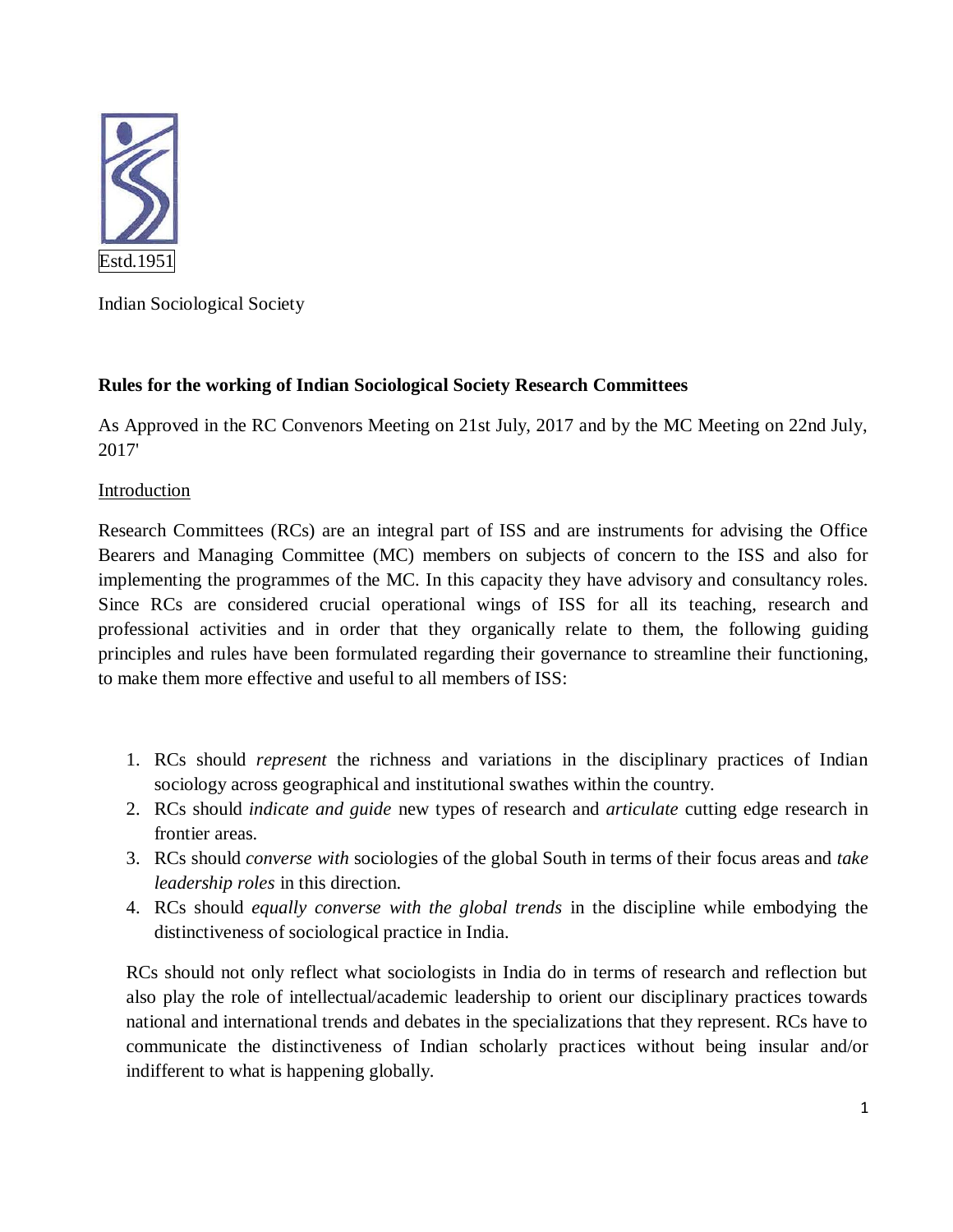#### I. Preamble

RCs have been established by ISS with the following objectives:

- 1. Provide a forum for more involvement in and commitment to the Society on the part of senior professionals by associating them as office bearers of RCs,
- 2. Streamline the process of paper presentation at the All India Sociological Conferences,
- 3. Encourage specialization among paper presenters,
- 4. Give direction to the conference sessions and papers,
- 5. Assist younger members of the profession in preparation and presentation of papers at all India Conferences through RC Conveners who will motivate them and act as friend, philosopher and guide to them,
- 6. Provide for ISS a group of specialists whom it could bank upon in times of necessity for consultation and other academic matters (syllabus revision, research priorities and the like),
- 7. Make ISS professionally strong through the Research Committees and

II Institutional mechanisms to achieve these goals:

- 1. As RCs are academic arm of the Society, they have to ensure that their meetings create an intellectual dialogue and debate on the issues that are germane to the specializations that they represent.
- 2. As a consequence each RC has to express their academic concerns and posit their academic boundaries. These should also be accepted by its members so that they can collectively establish the intellectual continuity and academic stability of each RC. Each RC should discuss and pass its academic agenda which defines its scope in its Business meeting and continuously update the same as and when needed. They would also upload this statement in their individual websites on the ISS website.
- 3. An ideal RC should have a viable number of long-term members (at least 5 years or more), minimally 30 so that at least a meaningful discussion takes place during presentations.
- 4. Each RC should have members from across the country in order to reflect diversity and heterogeneity that constitutes India and would have member- representatives of at least 10 different states of the country across all regions and across wide institutional swathe – university professors, college teachers, doctoral researchers. It should also represent the linguistic heterogeneity**.**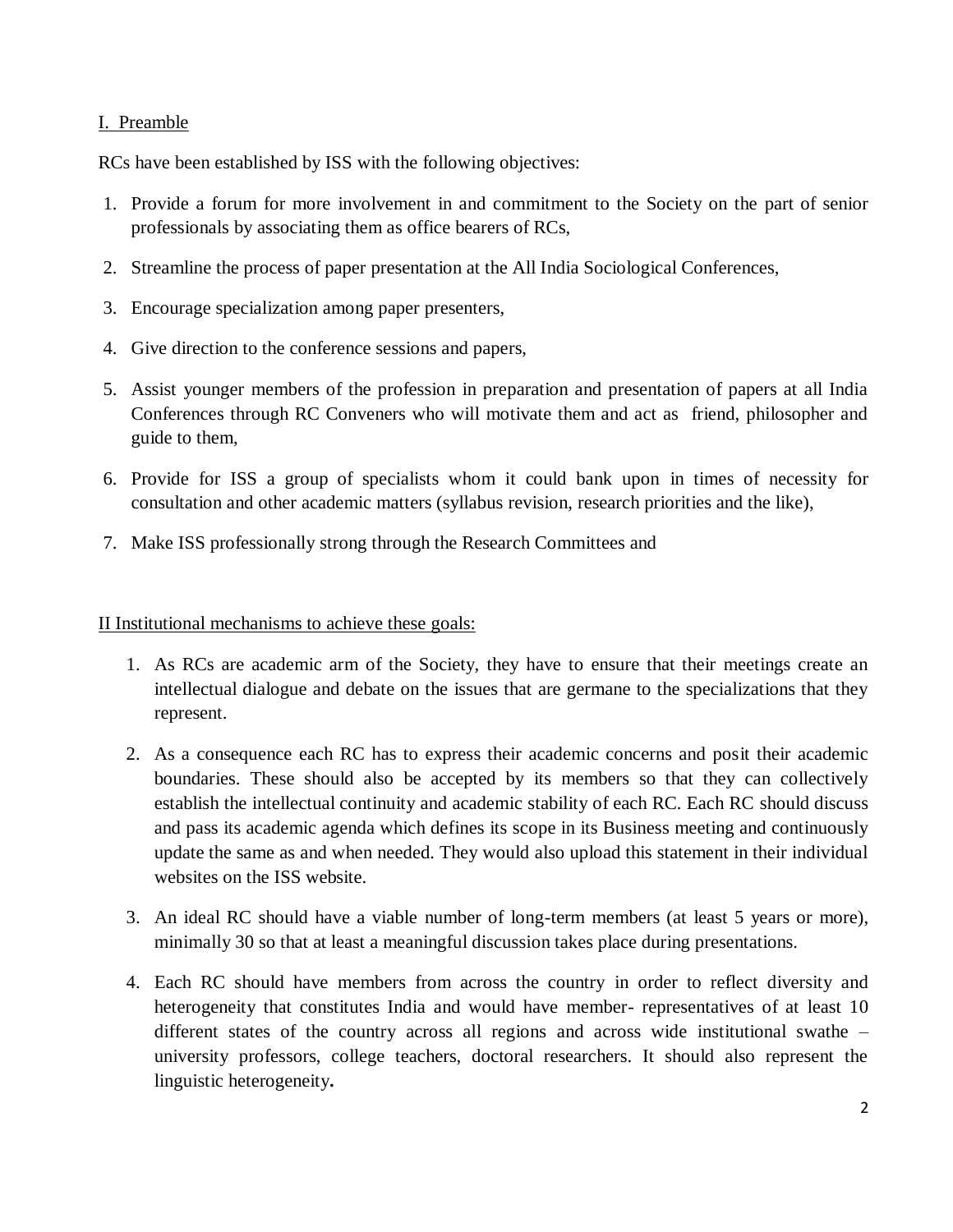- 5. RC conveners have to provide academic leadership and thus they should have reasonable academic standing in the field. They should be Associate Professors/Readers/Research Scientist B or of equivalent rank (within Universities and Research Institutes) and it would be desirable that s/he be affiliated to a University Department. In addition we also recommend that an RC convener should have published at least two papers in the *Bulletin* or a peerreviewed journal or a book from select publishing houses.
- 6. The Society will constitute a Standing Academic Committee of 4 external members together with the President, Secretary and the Treasurer as ex-officio members. This committee will meet and discuss professional matters with RC conveners at the RC convener's meeting every year and advise them regarding their academic and professional agendas and design further guidelines for effective governance of the RCs.
- 7. The Society will also constitute an Academic Advisory Committee constituting of the President, Secretary, Organising Secretary AISC and two external members who will classify the abstracts to be presented during AISC according to the academic scope of each RC/Adhoc group and forward these to each RC/ Adhoc group for organisation into session schedules.
- 8. The Academic Advisory Committee will also further divide the abstracts selected for each RC/Adhoc group into those meant for paper presentation and those for poster presentations. Each author who is selected for paper presentation will be allocated 10-15 minutes in their RC/Adhoc session while those been given poster presentation will be given 5 minutes. No author can submit more than two abstracts as author or co-author.
- 9. Abstracts should be submitted to fit the following criteria:
	- a) Connection of the title to the theme of the conference (whenever possible)
	- b) Relevance of the title and of the abstract to the focus of each RC/Ad-hoc group
	- c) conceptual clarity and methodological application of the abstract with this focus
- 10. The Academic Advisory Committee will also advise the President in taking decisions regarding the names of scholars to be invited as plenary speakers.

## III. Membership

- 1. All new RC members will have to fill up and submit a form of membership available on the ISS website.
- 2. Membership is available for ONLY to two RCs/Adhoc groups per person
- 3. Only Life Members of the Society shall be eligible to become full members of RCs.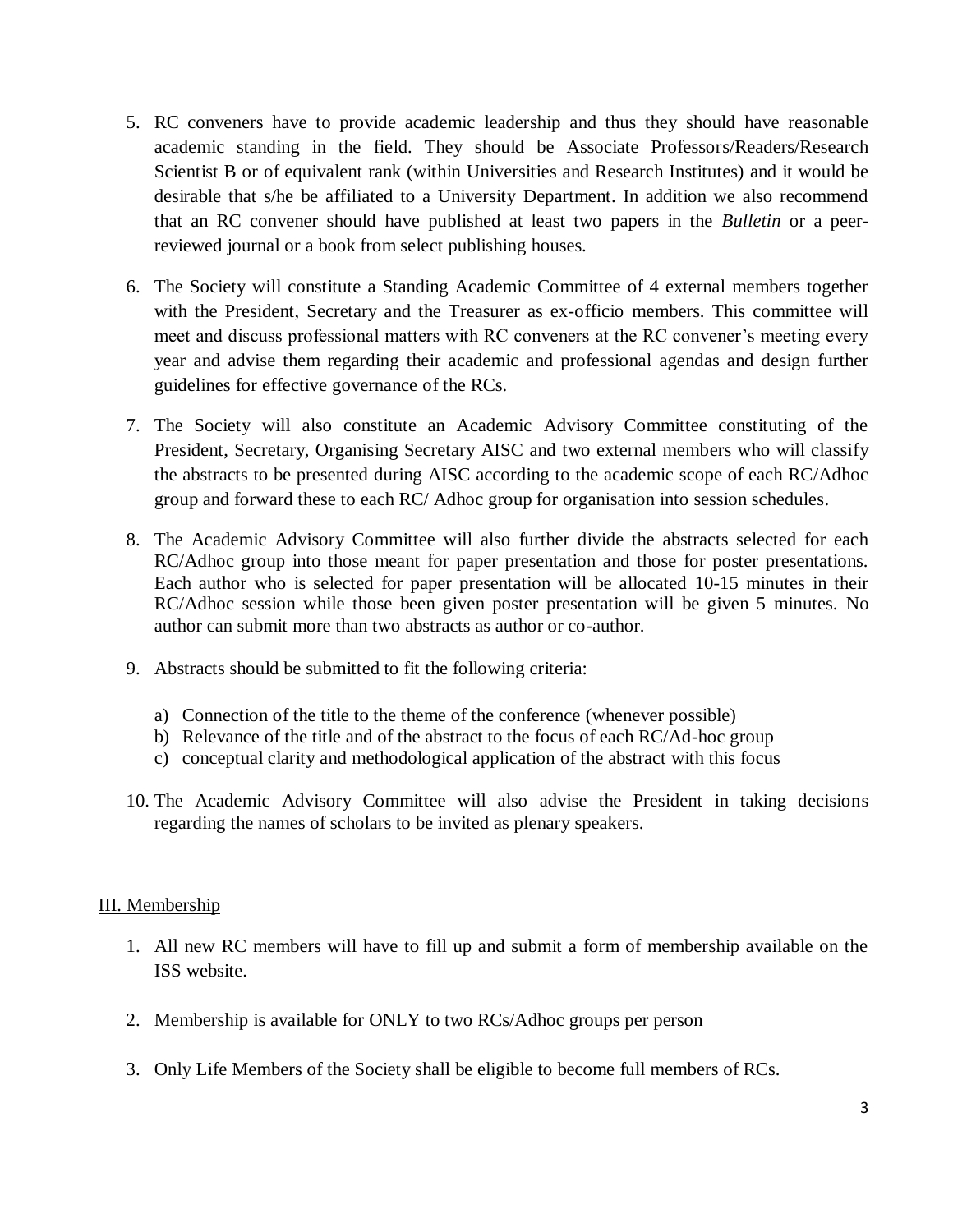- 4. Ordinary/Student and Life Members can enroll themselves as RC members on payment of Rs. 1000 for 5 years. **Henceforth there will be no annual or biannual membership for RCs.** An ordinary member or student member can take RC membership for five years but will have to renew their membership of ISS for the next four years every year. If this is not done the Ordinary/Student member will not be able to submit an abstract for presentation at the AISC.
- 5. All RC/Adhoc fees will be paid to the ISS. Each convener will receive 70% of the fees in their RC/Adhoc group bank accounts with 30% being retained by the Society.
- 6. As Adhoc Groups are formed on temporary basis, the membership fee for these Groups will be on yearly basis and their members should pay Rs.250 for each year. 70% of the same will be transferred to the convener each year.
- 7. Each RC/Adhoc group should send audited accounts of their income and expenditure statement to the Society every year.
- 8. Other categories of ISS Members can become Associate Members of RCs by paying Membership Fees as stated above, but they can neither contest in RC elections nor vote in those elections.

## IV. Office Bearers

- 1. Each RC/Adhoc group will have a Convener, a Secretary and an Executive Committee consisting of 2 to 5 Members elected by the members of that RC. An RC/Adhoc group can coopt an outside ISS member as an ordinary member of that RC if it deems fit but he/she will have to pay membership fee as in Section II.
- 2. There shall be a Treasurer for every RC/Adhoc group who will be nominated by the RC Convener from among members of the Executive Council of the RC.
- 3. Any RC/Adhoc group Convener, if elected as MC Member or Office Bearer, has to resign as RC Convener immediately after getting elected. Any Existing MC Member cannot become a RC Convener.
- 4. In RC/Adhoc groups having 20 or more members, there can be a Co-Convener elected by the members of the RC.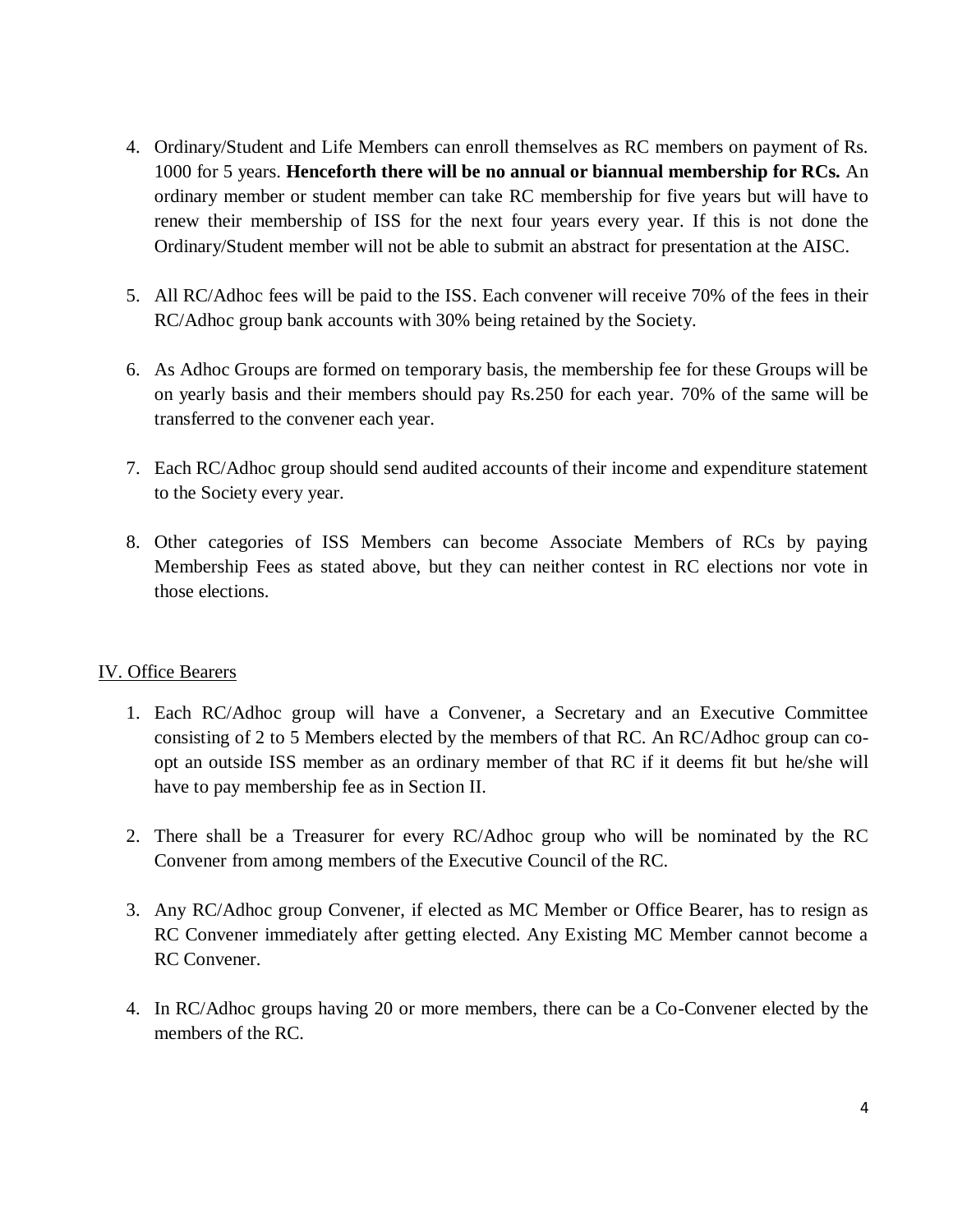- 5. The tenure of office of the office bearers (Convener, Co Convener, Secretary, Treasurer and Executive Committee Members) shall be 2 years.
- 6. They can be re-elected for another term of two years only.
- 7. The Convener of a RC/Adhoc group can hold office continuously only for two consecutive terms.
- 8. An outgoing Convener of one RC/Adhoc group cannot be elected as Convener of another RC/Adhoc group for a minimum of two years after vacating his/her office. This does not apply to the other Office Bearers of a RC.
- 9. A person can be member of not more than 2 RCs/Ad-hoc Groups at a time and can hold office only in one RC.

# V. Election

- 1. There shall be election to the various offices of RC/Adhoc groups every two years. Election shall be held at the time of the Annual Conferences of the Society. The RC/Adhoc group Convener should activate the election proceedings and will act as the Returning Officer.
- 2. Only Life Members with one year's standing are eligible to vote in RC/Adhoc group election. Only Members who have 3 year's standing in the RC can stand for election as Convener, Co Convener and Secretary.
- 3. Only members who have two year's standing in the RC/Adhoc group shall be eligible to contest for the other elected posts in the RC/Adhoc group.
- 4. If any RC/Adhoc group has only less than 6 qualified voters at the time of election, there shall be no election in that year and the matter should be reported by the outgoing RC Convener to the ISS office immediately. In such cases, the MC will take appropriate decision regarding the nomination of the next Convener. In case of Adhoc group if such a situation occurs, the MC can also dissolve the Adhoc group.
- 5. Within two weeks after election, the outgoing RC/Adhoc group Convener should send to ISS Secretariat a brief report containing list of voters, list of contesting candidates and the results of the election.
- VI. Qualifications for RC/Ad-hoc Conveners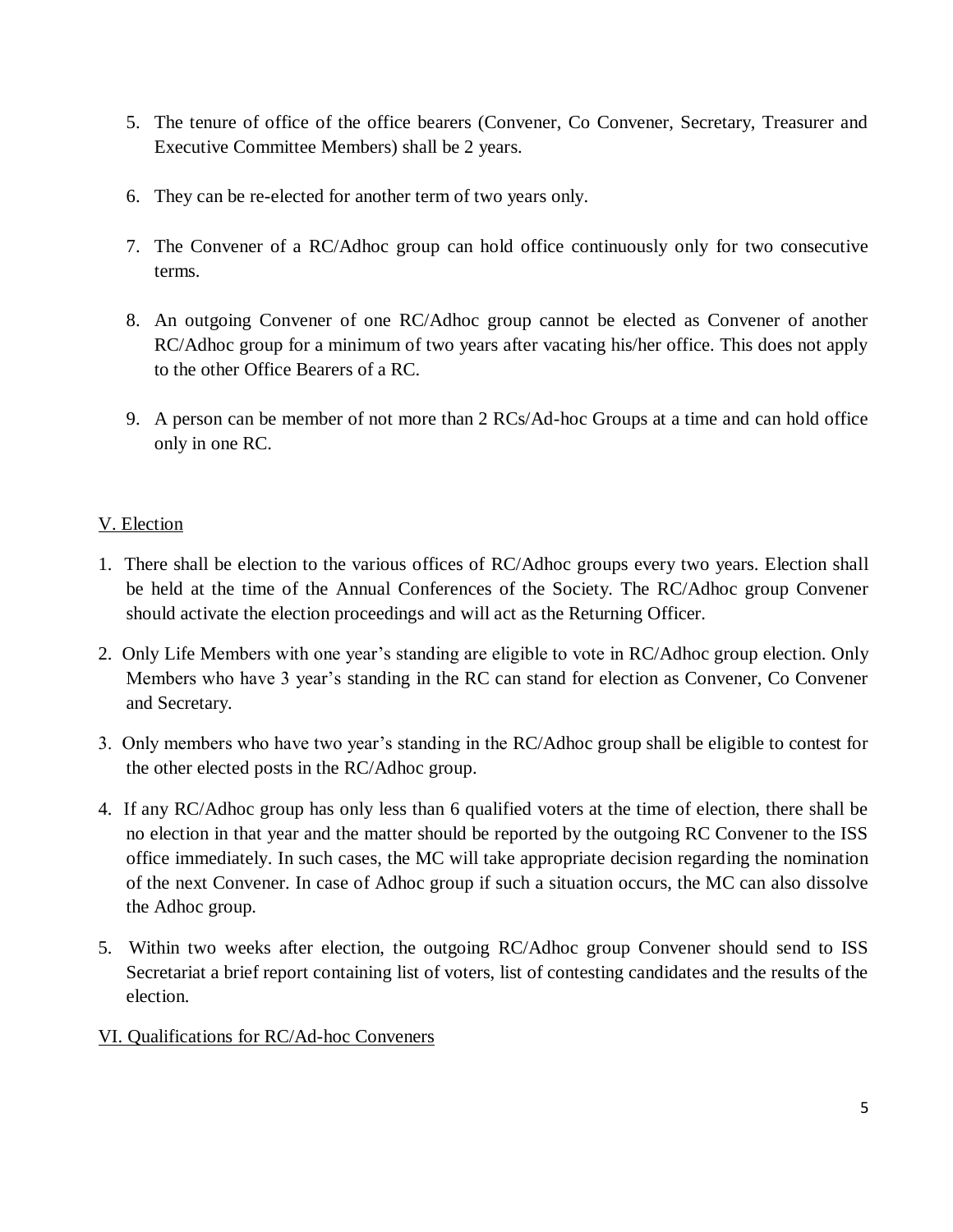1. The RC/Adhoc convener should be an Associate Professor/Reader/Research Scientist B or of equivalent rank (in Universities and Research Institutes) and it would be desirable that s/he be affiliated to a University Department. RC conveners should have published at least two papers in the *Bulletin* or a peer-reviewed journal or a book from select publishing houses.

2. S/he should have good standing in the field of specialisation of the concerned RC.

- 3. S/he should be a Life Member of ISS at least for a minimum period of 5 years.
- 4. S/he should have been a member of the RC group for a minimum period of three years.
- 5. The person desirous of being a RC/Adhoc group Convener must be a regular participant in AISCs. S/he must have participated in at least a 2 AISCs before the election.
- 6. In case these qualifications are not fulfilled, the MC can take a decision to appoint a new convener for any RC/Adhoc group.

## VII. Responsibilities of the RC/Ad hoc Conveners

RC/Adhoc group Conveners shall be responsible for the following:

- 1. Organize all RC/Adhoc group sessions at the AISC and present an Annual Report of the RC/Adhoc group at the Annual Conference of the Society. S/he may entrust the work to the Co Convener or Secretary, if he/she cannot present it himself/herself. S/he
- 2. Should upload a note on the academic scope of its RC/Adhoc group on its website (which is part of the ISS website). The RC/Adhoc group convener can also initiate publication programme for the RC after discussing this with the Standing Committee members.
- 3. The RC/Adhoc group Convener shall be the Returning Officer at RC/Adhoc group elections. In this capacity, he/she should send a report on the election to the ISS Office within two weeks after the election containing the list of voters, list of candidates contesting for election and the result of the election.
- 4. MC has the power to entrust an RC/Adhoc group Convener with any responsibility for the good working of the RC or Society if it deems necessary.
- 5. RC/Adhoc group Conveners shall be responsible for ensuring that all paper presenters present papers for the minimum of 10-15 minutes during the session and minimum of 5 minutes for those giving poster presentation. In addition to receiving voluntary papers, they could invite papers from experts with good spread of young scholars.
- 6. RC/Adhoc group convener may invite abstracts for 'Young Scholar Award' from abstract givers under the age of 35 years along with proof of age. A separate session should be organized for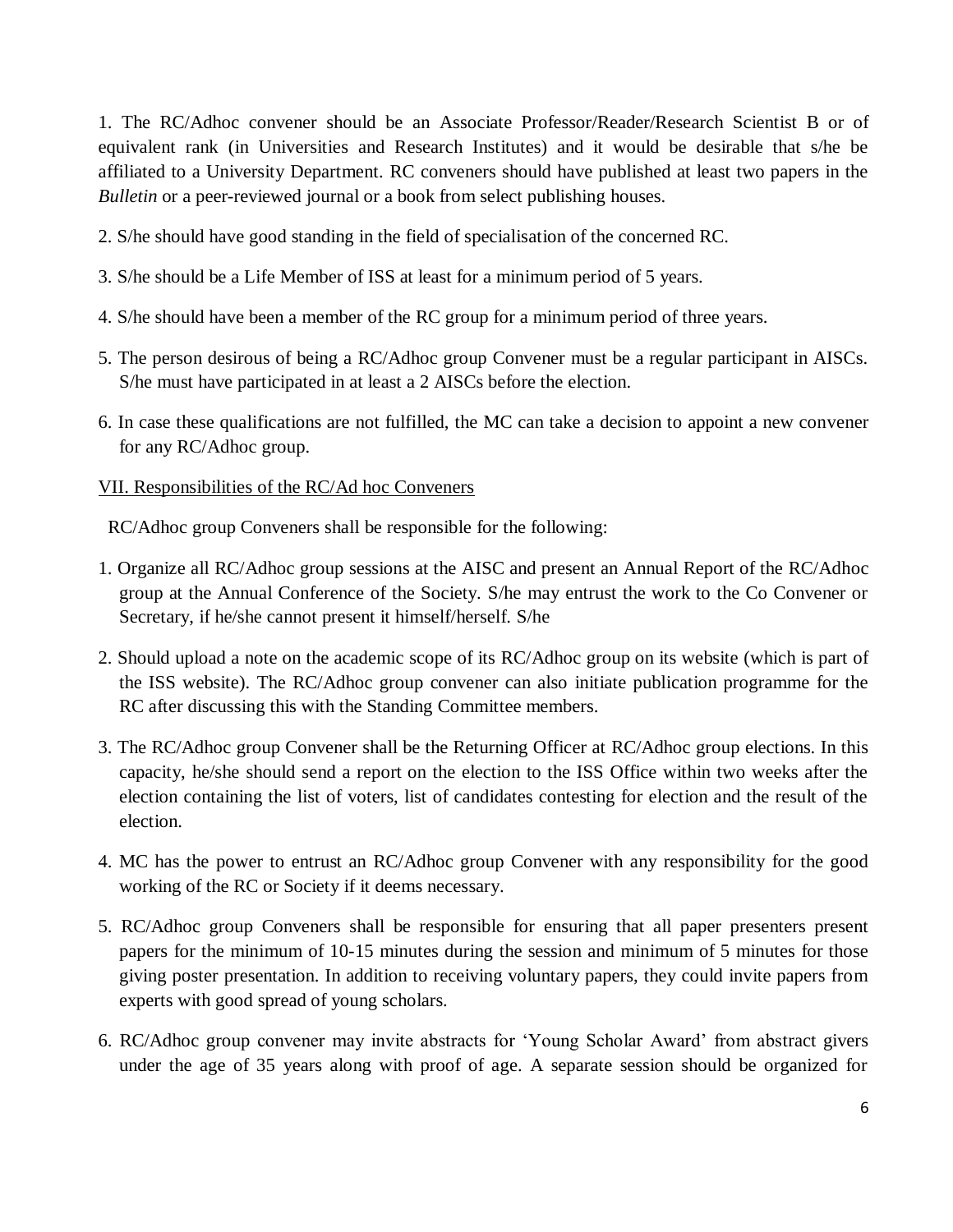Young Scholar Award. The RC Convener should form a panel of three senior ISS members to take a decision on best paper which may be awarded a Certificate. The Certificate shall be provided by the ISS to the RC Conveners.

- 7. An outgoing RC/Adhoc group Convener should send to the ISS office within one month of election all records including list of members, files and accounts and cash belonging to the RC/Adhoc group and ISS Office will pass them on to the successor immediately after their receipt. This applies only if there is a change of Convenership at the time of election.
- 8. RC/Adhoc group Conveners should encourage maximum involvement of members in the sessions of the Conferences. One way of doing this is to provide them with important responsibilities (e.g. chairing sessions) and retain their interest during the mid conference periods by organising mid conferences, seminars/workshops and publication of a newsletter. These could be done either alone or in combination with other RCs.
- 9. If any RC/Adhoc group Convener defaults in any of the above responsibilities, MC will have the right, after getting his/her explanation, to remove him/her and appoint another person either from the same RC or from outside as it may deem appropriate.

## VIII. Finance

- 1. Each RC/Adhoc group will be transferred 70% of all fees collected every year.
- 2. Each RC/Adhoc group will maintain proper accounts to be audited internally every year.
- 2. RC/Adhoc group Convener shall keep the funds of the RC in savings bank account to be jointly operated by him/her and the Treasurer.
- 3. All RC/Adhoc group membership fees shall have to be paid directly to the ISS bank (Punjab National Bank, Branch: Vasant Kunj, New Delhi 110070). The name of the Account is: Indian Sociological Society and its Savings Bank Account Number is: 4114000100575176

## IX. Activities of the Research Committee

- 1 There shall be at least one annual meeting of the RC/Adhoc group. There can be a mid-term workshop to discuss the progress and updating of RC/Adhoc group activities.
- 2. RC/Adhoc groups can organise regional conferences, workshops, seminars and the like either alone or in collaboration with other RC/Adhoc groups.
- 3 Each RC group may have its own newsletter and publications. Copies of such newsletters and publications should be sent to all members of ISS Managing Committee and to the ISS President and Secretary.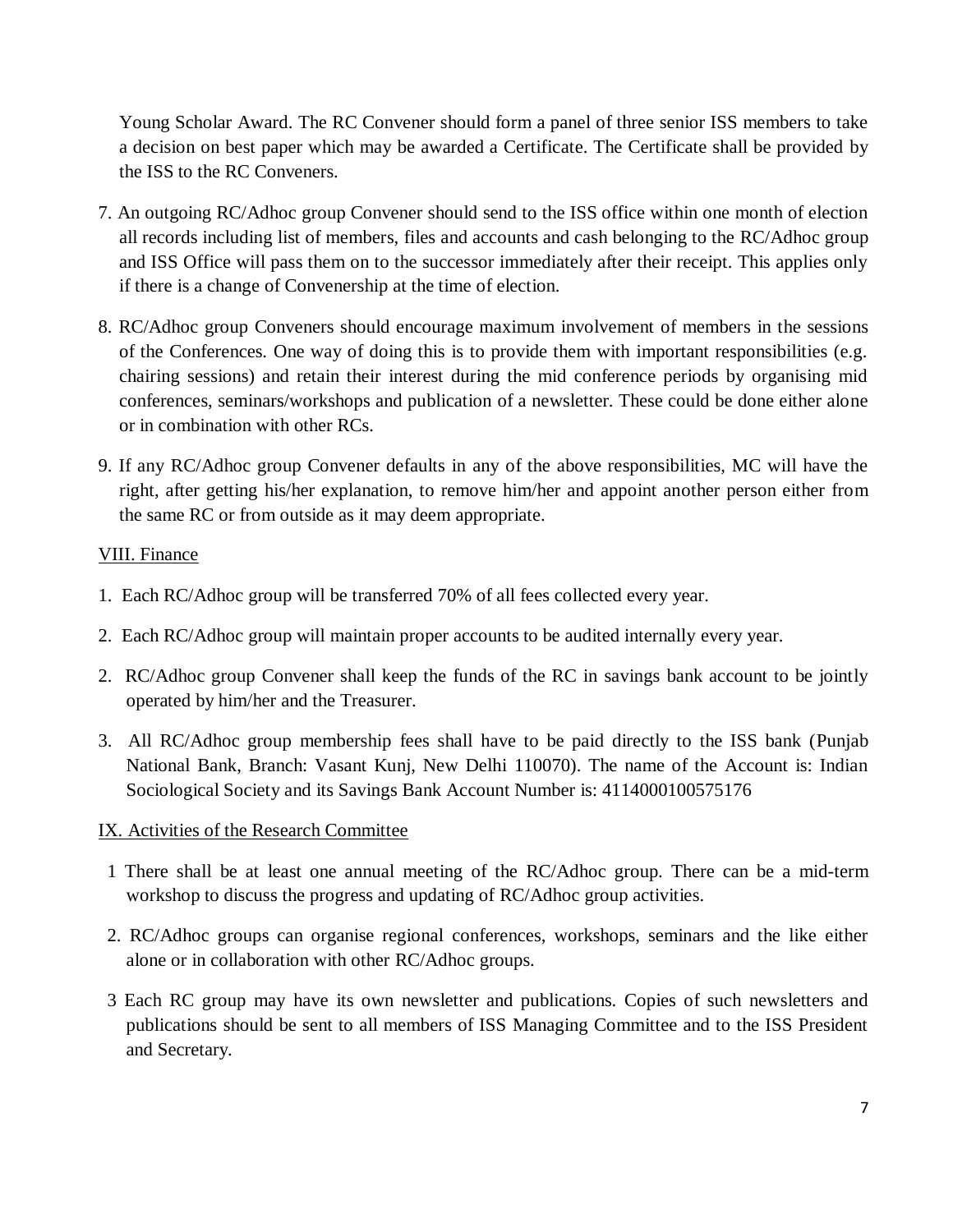#### X. Setting up of New RC/Adhoc groups, merging and termination of existing RC/Adhoc groups

1. The ISS MC can constitute a new RC or Adhoc Group in any branch of Sociology if not less than 10 Life Members of ISS come forward with a request and agree to pay for an RC five years' membership fee in advance and two years for an Adhoc group..

2. The ISS MC may merge an RC/Adhoc group with another appropriate RC for academic and professional reasons.

3. The ISS MC can merge and/or terminate any RC if any RC/Adhoc group does not follow the guidelines and rules elaborated in this document.

4. The ISS MC can also terminate an RC/Adhoc group if its membership is less than six for 3 consecutive years or if it fails to attract at least 10 papers for 3 annual conferences continuously.

#### XI. RC Names after reorganisation and rationalisation July 2017

The ISS MC on 22<sup>nd</sup> July resolved that it has merged and rationalised the existing 24 RCs and changed its names consequent to this decision. The following changes will be implemented after the  $43<sup>rd</sup>$  AISC at Lucknow.

- 1. RC 01 History of Sociology
- 2. RC 02 Studies on Family, marriage and Kinship
- 3. RC 03 Economic and Society
- 4. RC 04 Migration and Diaspora Studies
- 5. RC 05 Sociology of Education
- 6. RC 06 Sociology of Religion
- 7. RC 07 Adivasi and Tribal Studies
- 8. RC 08 Inequalities, Stratification and Exclusion Studies
- 9. RC 09 Dalit Studies
- 10. RC 10 Gender Studies
- 11. RC 11 Environment and Society
- 12. RC 12 Sociology of Health, Ageing and Well Being